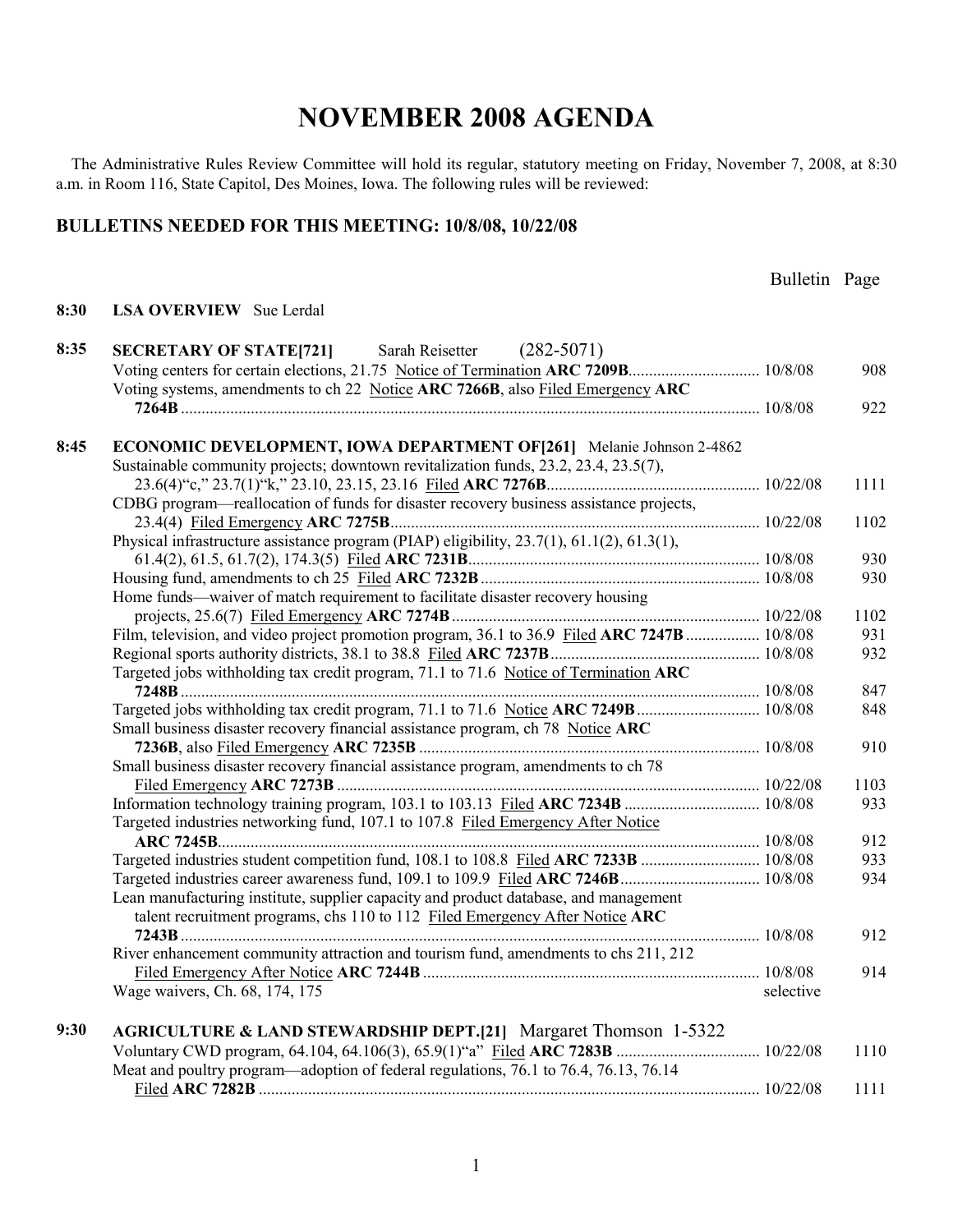### Bulletin Page

| 9:40  | <b>EDUCATION DEPARTMENT</b> [281] Carol Greta (281-8661)                                                                                                                        |             |
|-------|---------------------------------------------------------------------------------------------------------------------------------------------------------------------------------|-------------|
|       | Competent private instruction and dual enrollment, 31.1 to 31.10 Notice ARC 7211B 10/8/08                                                                                       | 851         |
|       |                                                                                                                                                                                 | 935         |
| 10:00 | Lloyd Jessen<br>$(281 - 5944)$<br><b>PHARMACY BOARD[657]</b><br>PUBLIC HEALTH DEPARTMENT[641]"umbrella"                                                                         |             |
|       |                                                                                                                                                                                 | 890         |
|       |                                                                                                                                                                                 | 891         |
|       |                                                                                                                                                                                 | 892         |
|       |                                                                                                                                                                                 | 894         |
|       |                                                                                                                                                                                 | 895         |
|       | 10:20 to 10:30 break                                                                                                                                                            |             |
| 10:30 | <b>IOWA FINANCE AUTHORITY [265]</b> Mark Thompson (281-4868)                                                                                                                    |             |
|       | Trust fund allocation plan for project-based housing program, 19.1 Notice ARC 7257B  10/8/08                                                                                    | 885         |
|       | Jump-start housing assistance program, ch 29 Notice ARC 7254B, also Filed                                                                                                       |             |
|       |                                                                                                                                                                                 | 918         |
|       | Jump-start housing assistance program, 29.3(5), 29.5(2) Filed Emergency ARC 7281B 10/22/08                                                                                      | 1107        |
| 10:45 | <b>REVENUE DEPARTMENT[701]</b> Dave Casey<br>$(281 - 6163)$                                                                                                                     |             |
|       | Audit limitation for lawn care, landscaping and tree trimming and removal services,                                                                                             |             |
|       |                                                                                                                                                                                 | 901         |
|       | Replacement tax and property tax exemptions, 70.12, 80.5, 80.26, 80.27 Notice ARC                                                                                               |             |
|       |                                                                                                                                                                                 | 902         |
|       |                                                                                                                                                                                 | 906         |
| 11:00 | <b>ENVIRONMENTAL PROTECTION COMMISSION[567]</b> Marla Gallardo (281-8678)                                                                                                       |             |
|       | NATURAL RESOURCES DEPARTMENT[561]"umbrella"                                                                                                                                     |             |
|       |                                                                                                                                                                                 | 861         |
|       | Reissued Regional Permit 7—water quality certification, 61.2(2)"h" Filed ARC 7218B  10/8/08<br>Independent redemption center grant program, 107.16 Filed Emergency After Notice | 940         |
|       |                                                                                                                                                                                 | 915         |
|       |                                                                                                                                                                                 | 862         |
|       |                                                                                                                                                                                 |             |
| 11:20 | <b>HUMAN SERVICES DEPARTMENT[441]</b> Nancy Freudenberg (281-8438)                                                                                                              |             |
|       | FIP recipients—semiannual reporting of earned income, amendments to chs 7, 40, 41, 46                                                                                           |             |
|       |                                                                                                                                                                                 | 867         |
|       | Risk pool funds, 25.61, 25.62(5), 25.63, 25.64, 25.65(1) Filed Emergency ARC 7261B  10/8/08                                                                                     | 915<br>871  |
|       |                                                                                                                                                                                 | 880         |
|       | Updates to requirements for participation in PROMISE JOBS, amend chs 40, 41, 47, 58;                                                                                            |             |
|       |                                                                                                                                                                                 |             |
|       |                                                                                                                                                                                 | 1043<br>940 |
|       |                                                                                                                                                                                 | 885         |
|       | New Medicaid provider category for occupational therapists in independent practice,                                                                                             |             |
|       |                                                                                                                                                                                 | 1085        |
|       | Medicaid reimbursement rates, amendments to chs 78, 79, 83 Filed ARC 7224B  10/8/08                                                                                             | 941         |
|       |                                                                                                                                                                                 |             |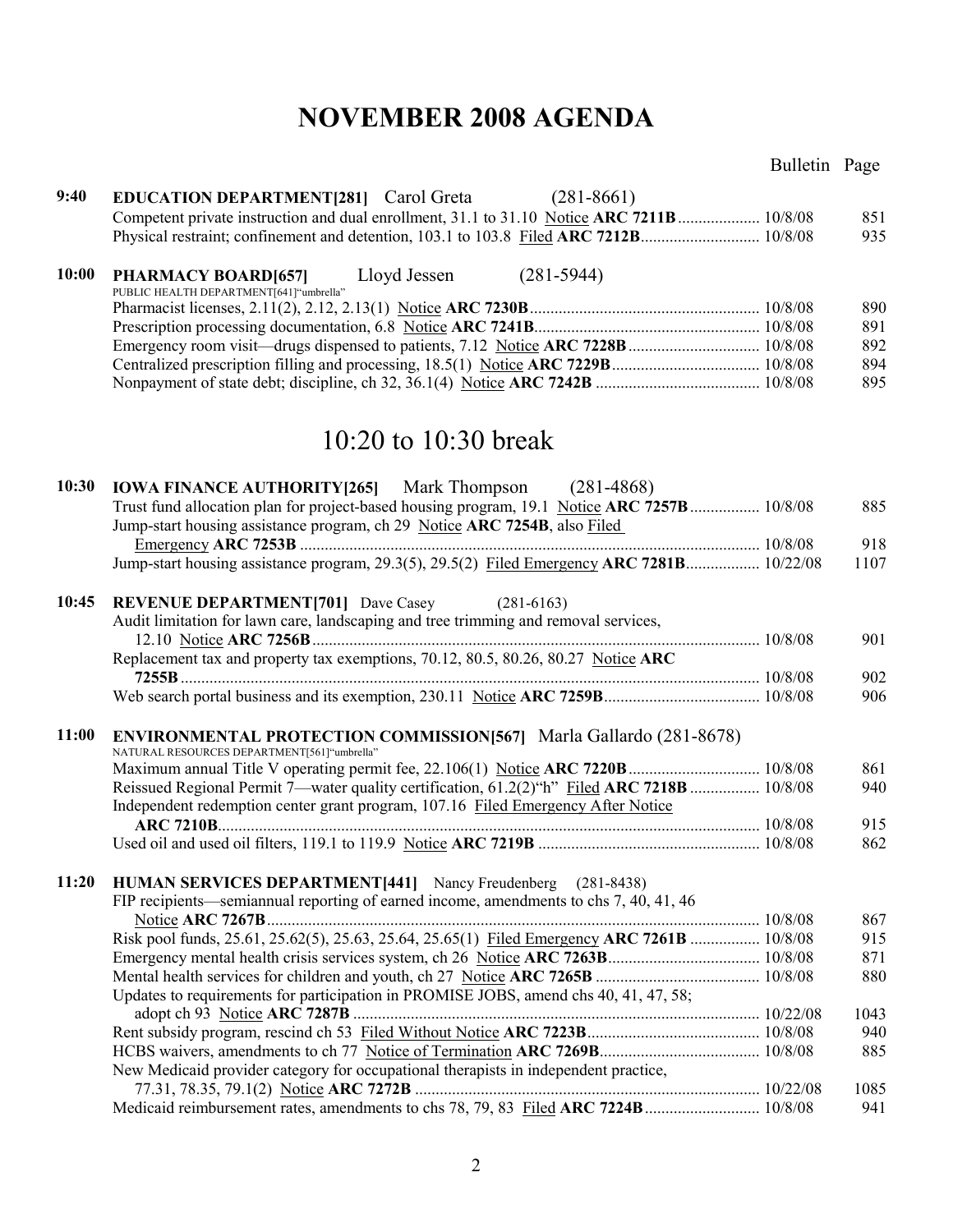|       |                                                                                                                               | Bulletin Page |            |
|-------|-------------------------------------------------------------------------------------------------------------------------------|---------------|------------|
|       | HUMAN SERVICES DEPARTMENT[441] continued                                                                                      |               |            |
|       | Child care centers and child development homes—prohibition of smoking, 109.10(11),                                            |               |            |
|       |                                                                                                                               |               | 943        |
|       | Child care assistance—reimbursement rate increase for providers, 170.4(7)"a" Filed                                            |               |            |
|       |                                                                                                                               |               | 917        |
|       | SPECIAL REVIEW FROM OCTOBER                                                                                                   |               | 944        |
|       | Medicaid coverage of periodontal and endodontic dental services, 78.4(14) Notice ARC                                          |               | 616        |
|       | Medicaid reimbursement rate for nonemergency medical transportation by car, 78.13(5)                                          |               | 663        |
|       | PROMISE JOBS mileage reimbursement rate increase, 93.110(6)"b" Notice ARC                                                     |               |            |
|       |                                                                                                                               |               | 664        |
|       | Preferred Drug List-Mental Health medications                                                                                 |               |            |
| 12:00 | <b>COMMITTEE BUSINESS</b>                                                                                                     |               |            |
|       | Approve November minutes                                                                                                      |               |            |
|       | December 9th meeting and CHRISTMAS PARTY                                                                                      |               |            |
|       | Miscellaneous                                                                                                                 |               |            |
|       | NO REPRESENTATIVES REQUESTED TO APPEAR                                                                                        |               |            |
|       | XX:00 COLLEGE STUDENT AID COMMISSION[283]                                                                                     |               |            |
|       | EDUCATION DEPARTMENT[281]"umbrella"<br>All Iowa opportunity foster care grant program—awards, 9.4(5) Notice ARC 7251B 10/8/08 |               | 847        |
|       |                                                                                                                               |               |            |
|       | XX:00 EDUCATIONAL EXAMINERS BOARD[282]                                                                                        |               |            |
|       | EDUCATION DEPARTMENT[281]"umbrella"                                                                                           |               |            |
|       |                                                                                                                               |               | 962<br>851 |
|       | Superintendent endorsement—administrative experience, 14.142(4)"c" Filed ARC                                                  |               |            |
|       |                                                                                                                               |               | 935        |
|       |                                                                                                                               |               |            |
|       | XX:00 HISTORICAL DIVISION[223]<br>CULTURAL AFFAIRS DEPARTMENT[221] "umbrella"                                                 |               |            |
|       |                                                                                                                               |               | 1041       |
|       | Historic tax credits—application sequencing process, 48.8 Filed Emergency ARC                                                 |               |            |
|       |                                                                                                                               |               | 1106       |
|       |                                                                                                                               |               |            |
|       | XX:00 IOWA PUBLIC EMPLOYEES' RETIREMENT SYSTEM[495]                                                                           |               |            |
|       | Covered wages; reemployment earnings limit, contributions and interest, 6.3, 12.8(4) "e"                                      |               |            |
|       |                                                                                                                               |               | 887        |
|       |                                                                                                                               |               |            |
|       | XX:00 MEDICINE BOARD[653]<br>PUBLIC HEALTH DEPARTMENT[641] "umbrella"                                                         |               |            |
|       | Update of citations, amendments to chs 1 to 3, 8 to 11, 13, 16, 17, 23, 26 Filed ARC                                          |               |            |
|       |                                                                                                                               |               | 945        |
|       |                                                                                                                               |               | 945        |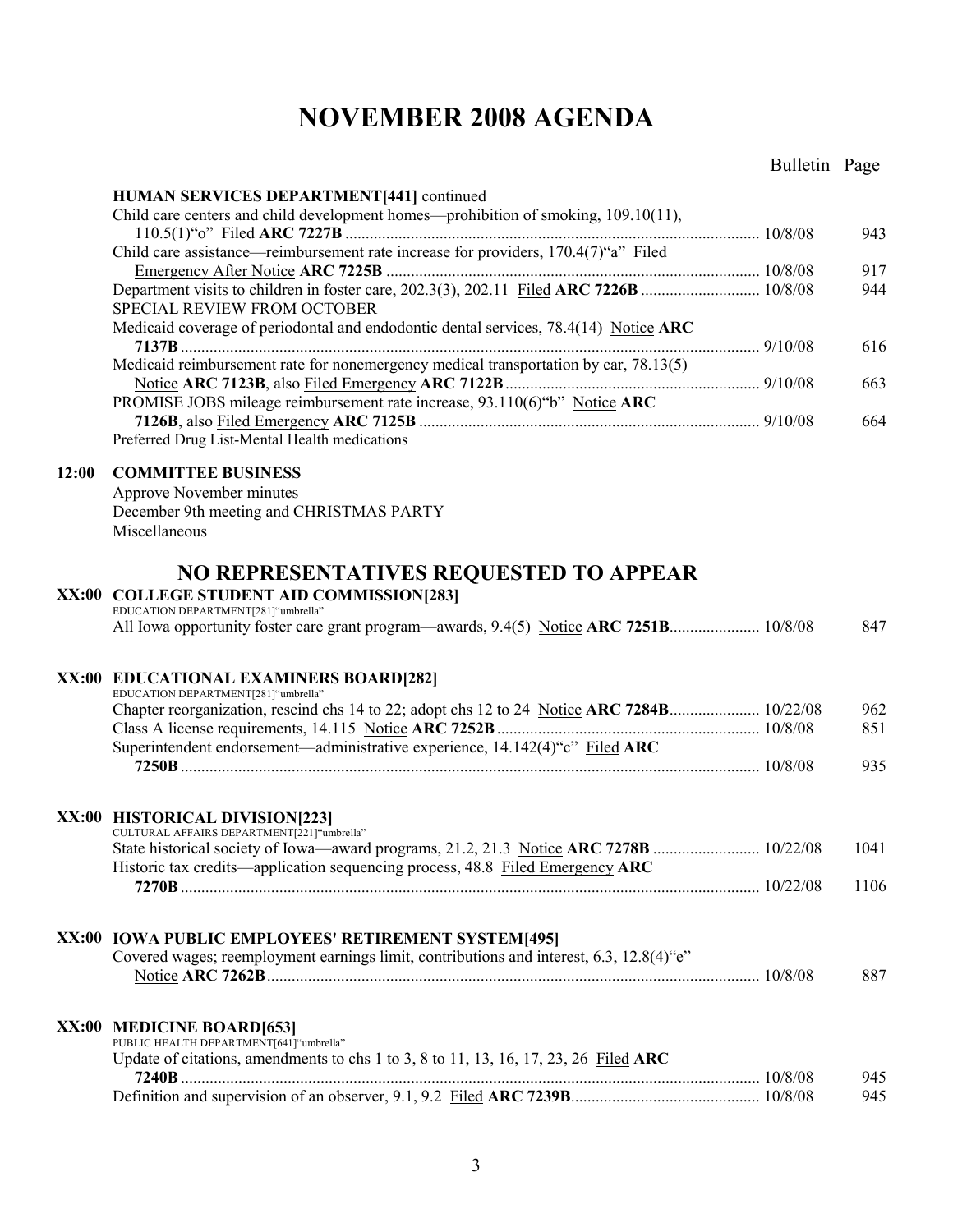|       |                                                                                                                            | Bulletin Page |      |
|-------|----------------------------------------------------------------------------------------------------------------------------|---------------|------|
| XX:00 | <b>NATURAL RESOURCE COMMISSION[571]</b>                                                                                    |               | 946  |
|       | NATURAL RESOURCES DEPARTMENT[561] "umbrella"                                                                               |               |      |
|       |                                                                                                                            |               | 947  |
|       | Horsepower limitations—Lake Icaria, Adams County, 45.4(3) "b" Notice ARC 7217B 10/8/08                                     |               | 889  |
|       | XX:00 NURSING BOARD[655]                                                                                                   |               |      |
|       | PUBLIC HEALTH DEPARTMENT[641] "umbrella"                                                                                   |               |      |
|       | Administration of anesthetic agents—requirements and exceptions, 6.2(6), 6.4 Notice of                                     |               |      |
|       |                                                                                                                            |               | 889  |
|       | XX:00 PROFESSIONAL LICENSING AND REGULATION BUREAU[193]                                                                    |               |      |
|       | COMMERCE DEPARTMENT[181]"umbrella"<br>Certificates of noncompliance; nonpayment of debt, 7.43 to 7.45, 8.1(1), 8.2(1), 8.3 |               |      |
|       |                                                                                                                            |               | 948  |
|       |                                                                                                                            |               |      |
|       | XX:00 PROFESSIONAL LICENSURE DIVISION[645]<br>PUBLIC HEALTH DEPARTMENT[641]"umbrella"                                      |               |      |
|       | Reactivation fee for certified health service providers in psychology, 5.16(12) Notice                                     |               | 898  |
|       | Board of behavioral science, rescind chs 30, 34; amend chs 31 to 33 Notice ARC 7286B  10/22/08                             |               | 1086 |
|       | Board of cosmetology arts and sciences, rescind chs 59, 62; amend chs 60, 61, 63 to 65                                     |               |      |
|       |                                                                                                                            |               | 898  |
|       | Board of mortuary science, rescind chs 99, 105; amend chs 100 to 103 Filed ARC                                             |               | 948  |
|       | Board of massage therapy, rescind chs 130, 135; amend chs 131, 133, 134 Filed ARC                                          |               |      |
|       |                                                                                                                            |               | 949  |
|       | Board of nursing home administrators, rescind chs 140, 145; amend chs 141, 143, 144                                        |               | 1095 |
|       | Board of speech pathology and audiology, rescind chs 299, 305; amend chs 300, 303,                                         |               |      |
|       |                                                                                                                            |               | 1096 |
|       | XX:00 PUBLIC SAFETY DEPARTMENT[661]                                                                                        |               |      |
|       | Smoke detector requirements for single and multifamily residential buildings, 210.2                                        |               |      |
|       |                                                                                                                            |               | 1108 |
|       |                                                                                                                            |               |      |
|       | XX:00 REAL ESTATE COMMISSION[193E]                                                                                         |               |      |
|       | Professional Licensing and Regulation Bureau[193]<br>COMMERCE DEPARTMENT[181]"umbrella"                                    |               |      |
|       | Trust acounts—tax identification number and depository address modified, 13.1(2)                                           |               |      |
|       |                                                                                                                            |               | 1099 |
|       |                                                                                                                            |               |      |
|       | XX:00 TREASURER OF STATE[781]<br>Iowa educational savings plan trust—payment schedules, $16.4(2)$ , $16.7(1)$ Notice ARC   |               |      |
|       |                                                                                                                            |               | 1100 |
|       |                                                                                                                            |               |      |